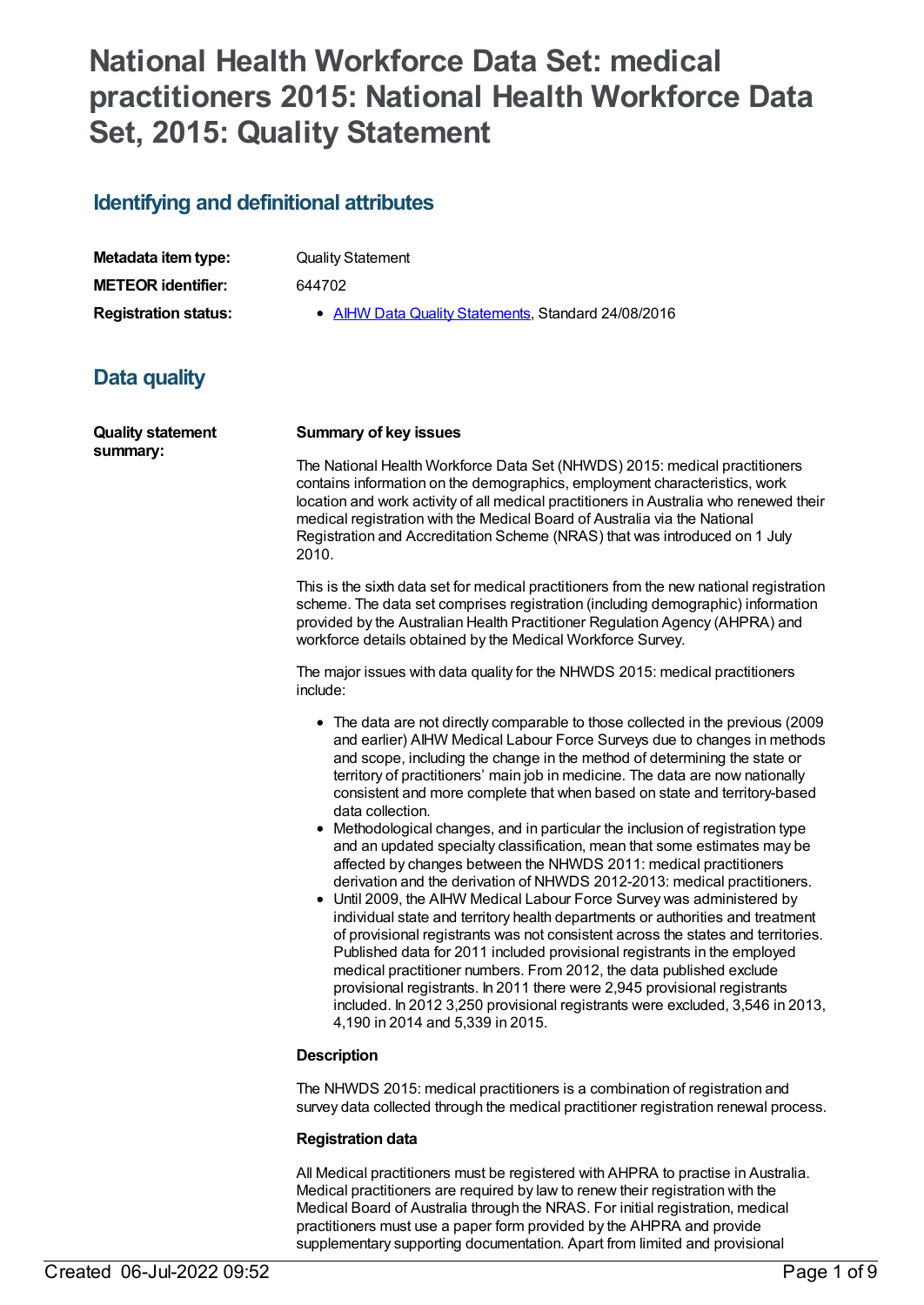registrations, medical practitioners can renew their registration either online via the AHPRA website or by using a paper form provided by the AHPRA. Limited and provisional registration renewals are done using paper forms. This information is referred to as 'registration data'.

The majority of medical practitioners are due to renew their registrations on 30 September each year. Limited and provisional registration renewals occur on the anniversary of when the individual practitioner last registered/renewed.

Whether for renewal or initial registration, this information is referred to as 'registration data'. Data collected includes demographic information such as age, sex and country of birth; and details of health qualification(s) and registration status. This is the compulsory component of the registration process. (see registration forms at [http://www.medicalboard.gov.au/Registration/Types/General-](http://www.medicalboard.gov.au/Registration/Types/General-Registration.aspx)Registration.aspx).

## **Survey data**

When medical practitioners renew their registration online they are also asked to complete an online version of the Medical Workforce Survey questionnaire. When medical practitioners renew their registration on a paper form, they are asked to complete a paper version of the Medical Workforce Survey questionnaire.

# **Database creation**

The AHPRA stores both the online registration data and the online survey information in separate databases. They send these two de-identified data sets to the AIHW, where they are merged into a national data set.

The paper registration data and paper survey forms were also received by AHPRA. AHPRA then sent these paper forms to the Commonwealth Department of Health (Health) to be scanned into a data set. Health sent this data set to AIHW for merging with online registration data and data from the online survey forms, and for cleansing and adjustment for non-response to form a nationally consistent data set. The final data set is then known as the National Health Workforce Data Set 2015: medical practitioners.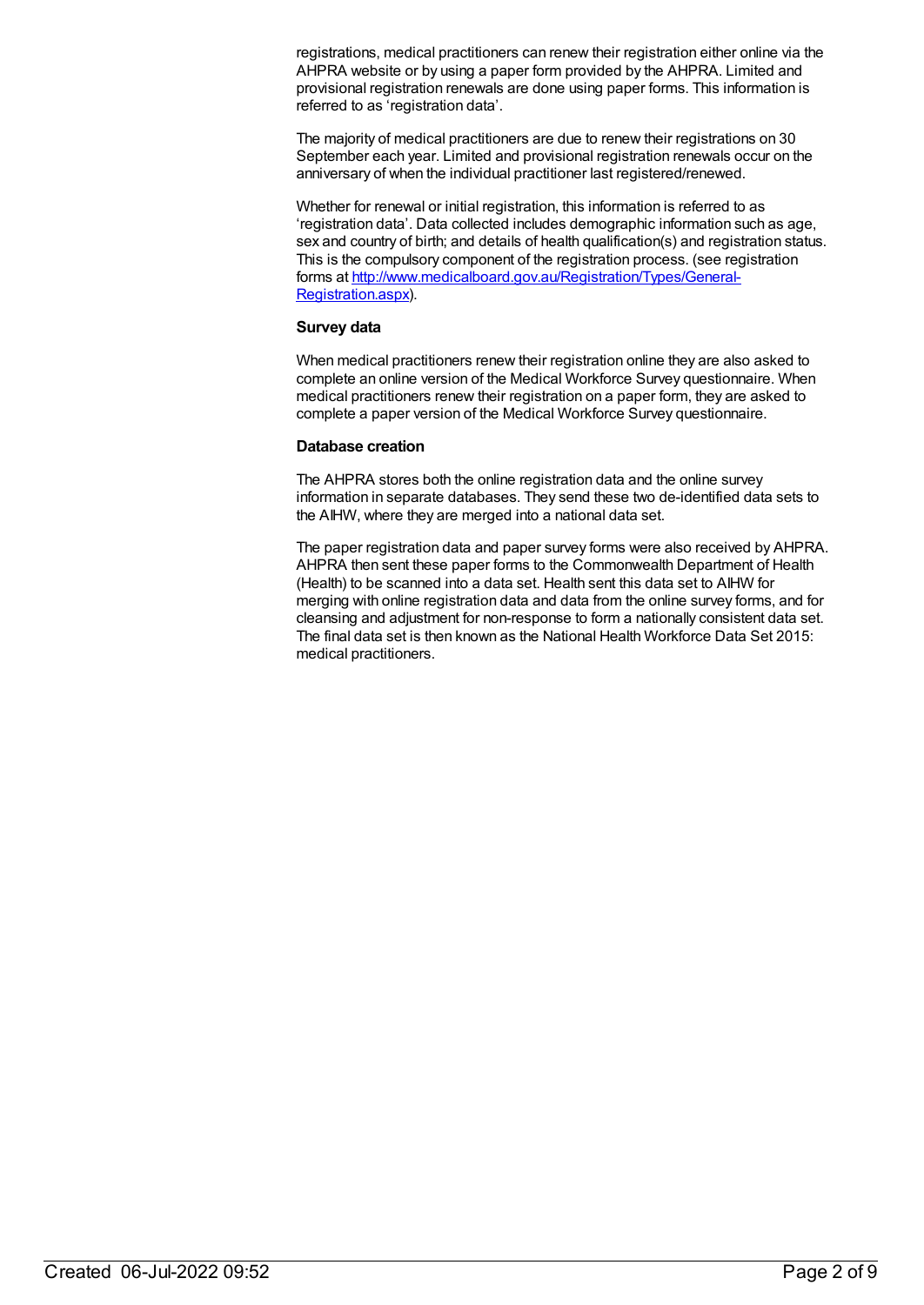| Institutional environment: | The Australian Institute of Health and Welfare (AIHW) is a major national agency set<br>up by the Australian Government under the Australian Institute of Health and<br>Welfare Act 1987 to provide reliable, regular and relevant information and statistics<br>on Australia's health and welfare. It is an independent corporate Commonwealth<br>entity established in 1987, governed by a management board, and accountable to<br>the Australian Parliament through the Health portfolio.                                                                       |
|----------------------------|--------------------------------------------------------------------------------------------------------------------------------------------------------------------------------------------------------------------------------------------------------------------------------------------------------------------------------------------------------------------------------------------------------------------------------------------------------------------------------------------------------------------------------------------------------------------|
|                            | The AIHW aims to improve the health and wellbeing of Australians through better<br>health and welfare information and statistics. It collects and reports information on a<br>wide range of topics and issues, ranging from health and welfare expenditure,<br>hospitals, disease and injury, and mental health, to ageing, homelessness,<br>disability and child protection.                                                                                                                                                                                      |
|                            | The AIHW also plays a role in developing and maintaining national metadata<br>standards. This work contributes to improving the quality and consistency of<br>national health and welfare statistics. The AIHW works closely with governments<br>and non-government organisations to achieve greater adherence to these<br>standards in administrative data collections to promote national consistency and<br>comparability of data and reporting.                                                                                                                |
|                            | One of the main functions of the AIHW is to work with the states and territories to<br>improve the quality of administrative data and, where possible, to compile national<br>datasets based on data from each jurisdiction, to analyse these data sets and to<br>disseminate information and statistics.                                                                                                                                                                                                                                                          |
|                            | The Australian Institute of Health and Welfare Act 1987, in conjunction with<br>compliance to the Privacy Act 1988 (Cwlth), ensures that the data collections<br>managed by the AIHW are kept securely and under the strictest conditions with<br>respect to privacy and confidentiality. For further information, see the AIHW website<br>at http://www.aihw.gov.au.                                                                                                                                                                                              |
|                            | The AHPRA is the organisation responsible for the implementation of the NRAS<br>across Australia. The AHPRA works with the National Health Practitioner Boards to<br>regulate health practitioners in the public interest and to ensure a competent and<br>flexible health workforce that meets the current and future needs of the Australian<br>community.                                                                                                                                                                                                       |
|                            | Until its closure in August 2014, Health Workforce Australia was responsible for the<br>development of the workforce surveys. Its functions were transferred then to the<br>Department of Health. The Department of Health is a Federal Government agency<br>that has a diverse set of responsibilities reflected in their Vision statement: Better<br>health and wellbeing for all Australians, now and for future generations.                                                                                                                                   |
|                            | The AIHW is the data custodian of the NHWDS 2015: medical practitioners.                                                                                                                                                                                                                                                                                                                                                                                                                                                                                           |
| <b>Timeliness:</b>         | The NHWDS 2015: medical practitioners is produced from the national registration<br>renewal process, conducted from early August to 30 September. Although the<br>reference time is notionally the renewal date, 30 September, legislation allows for a<br>one month period of grace. Thus, the final registration closure date is one month<br>after the renewal date. The AHPRA allows a further two weeks to allow for mail and<br>data entry delays for completeness. Consequently the extraction of data occurs a<br>month and a half after the renewal date. |
|                            | The Medical Workforce Survey was collected between 1 July and 30 September,<br>as it is administered as part of the registration renewal process. The exceptions to<br>this timetable were in relation to limited and provisional registrations, where<br>registrants are renewed on the anniversary of their commencement. These<br>responses were included with the regular survey respondents.                                                                                                                                                                  |
|                            | The online data was provided to the AIHW from AHPRA in February 2016 while the<br>paper forms were sent to the AIHW from the Commonwealth Department of Health<br>in January 2016.                                                                                                                                                                                                                                                                                                                                                                                 |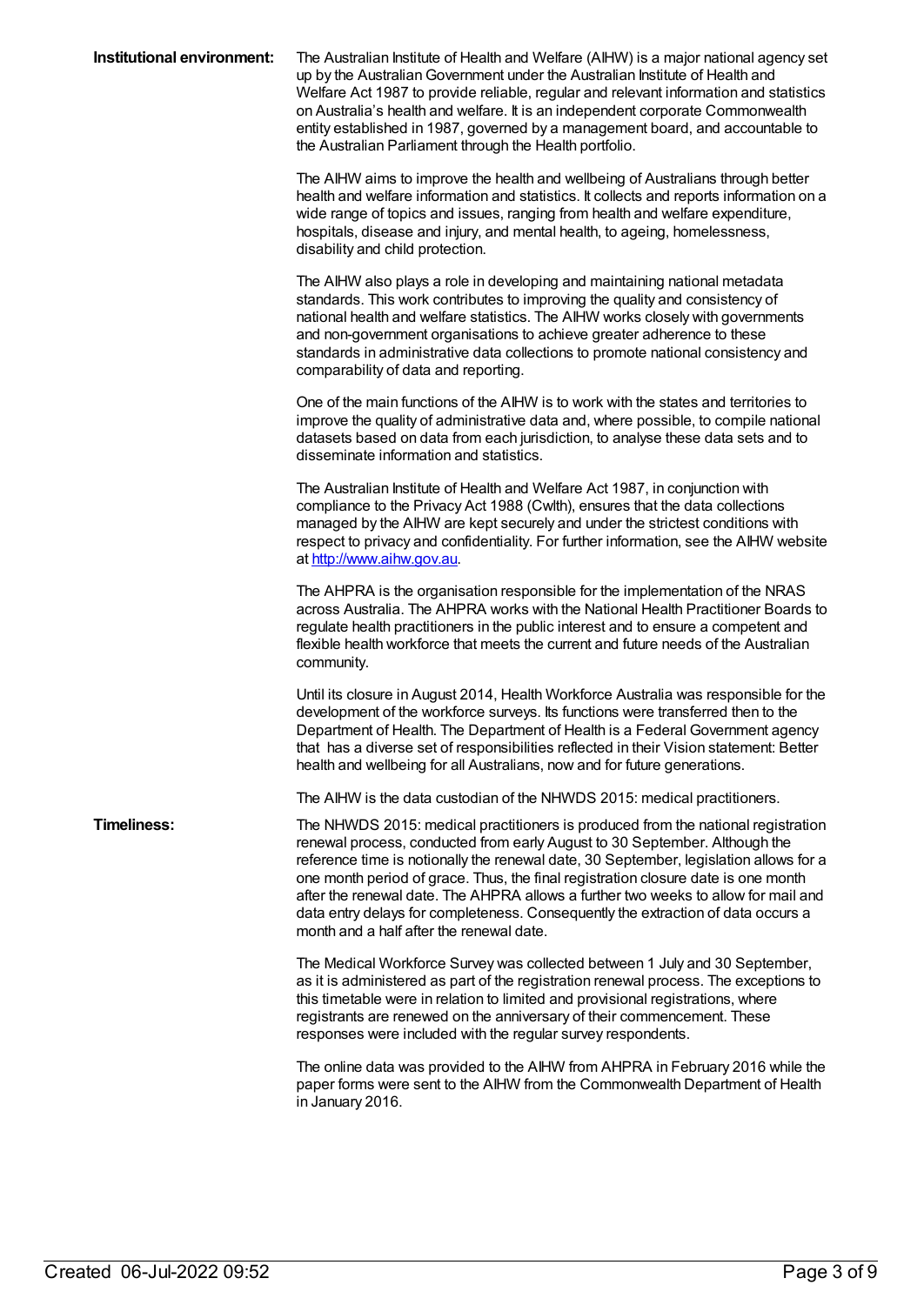| <b>Accessibility:</b> | Results from the NHWDS 2015: medical practitioners are published on the AIHW<br>website at http://www.aihw.gov.au/workforce/medical/.                                                                                                                                                                                                                                                                                                                                                                                                                                                                                                                                                                                                                                                                                                                                                                                                                                                                                                                                                                                                                          |
|-----------------------|----------------------------------------------------------------------------------------------------------------------------------------------------------------------------------------------------------------------------------------------------------------------------------------------------------------------------------------------------------------------------------------------------------------------------------------------------------------------------------------------------------------------------------------------------------------------------------------------------------------------------------------------------------------------------------------------------------------------------------------------------------------------------------------------------------------------------------------------------------------------------------------------------------------------------------------------------------------------------------------------------------------------------------------------------------------------------------------------------------------------------------------------------------------|
|                       | Users can request data not available online or in reports through the AIHW data<br>request management system http://www.aihw.gov.au/custom-data-request-service/,<br>via the Communications, Media and Marketing Unit on (02) 6244 1032 or via<br>email to info@aihw.gov.au. Requests that take longer than half an hour to compile<br>are charged for on a cost-recovery basis.                                                                                                                                                                                                                                                                                                                                                                                                                                                                                                                                                                                                                                                                                                                                                                               |
|                       | Access to the master unit record files may be requested through the AIHW Ethics                                                                                                                                                                                                                                                                                                                                                                                                                                                                                                                                                                                                                                                                                                                                                                                                                                                                                                                                                                                                                                                                                |
| Interpretability:     | Committee.<br>Descriptions of data items in the National Health Workforce Data Set 2015:<br>medical practitioners are available on request from the Expenditure and Workforce<br>Unit at the AIHW.                                                                                                                                                                                                                                                                                                                                                                                                                                                                                                                                                                                                                                                                                                                                                                                                                                                                                                                                                             |
|                       | The survey used by medical practitioners is available from the AIHW website<br>http://www.aihw.gov.au/workforce/medical/.                                                                                                                                                                                                                                                                                                                                                                                                                                                                                                                                                                                                                                                                                                                                                                                                                                                                                                                                                                                                                                      |
| <b>Relevance:</b>     | Scope and coverage                                                                                                                                                                                                                                                                                                                                                                                                                                                                                                                                                                                                                                                                                                                                                                                                                                                                                                                                                                                                                                                                                                                                             |
|                       | The NHWDS 2015: medical practitioners contains registration details of all<br>registered medical practitioners in Australia at 30 September 2015.                                                                                                                                                                                                                                                                                                                                                                                                                                                                                                                                                                                                                                                                                                                                                                                                                                                                                                                                                                                                              |
|                       | Medical practitioners are required by law to be registered with the Medical Board<br>of Australia and must complete the formal registration renewal form(s) to practise in<br>Australia. This is the compulsory component of the renewal process.                                                                                                                                                                                                                                                                                                                                                                                                                                                                                                                                                                                                                                                                                                                                                                                                                                                                                                              |
|                       | The Medical Workforce Survey is voluntary and only practitioners who are on the<br>register at the time of the survey and required to renew their registration receive a<br>questionnaire for completion. New registrants registering outside the registration<br>renewal period will not receive a survey form. These practitioners will receive a<br>survey form when they renew their registration the following year, during the<br>registration renewal period.                                                                                                                                                                                                                                                                                                                                                                                                                                                                                                                                                                                                                                                                                           |
| <b>Accuracy:</b>      | Response rates and mode                                                                                                                                                                                                                                                                                                                                                                                                                                                                                                                                                                                                                                                                                                                                                                                                                                                                                                                                                                                                                                                                                                                                        |
|                       | The NHWDS 2015: medical practitioners contains registration details of all<br>registered medical practitioners in Australia at 30 September 2015.                                                                                                                                                                                                                                                                                                                                                                                                                                                                                                                                                                                                                                                                                                                                                                                                                                                                                                                                                                                                              |
|                       | The data set also contains workforce information for registered medical<br>practitioners who completed the Medical Workforce Survey. The overall response<br>rate to the 2015 survey was 92.2%. That is, the number of responses to the survey<br>represented 92.2% of registered medical practitioners. Of these responses, 97.6%<br>completed the 2015 version of the survey online, 1.5% completed the 2015 version<br>of the survey on paper and 0.9% completed the 2014 version of the survey on<br>paper. The group with the lowest response rate was limited registrants (2,988)<br>registrations with a response rate of 25.7%) who only complete paper survey forms<br>on the anniversary of their first registration. As a result not only do they have a low<br>response rate but they are more likely to complete the 2014 version of the survey<br>on paper. Of particular note in 2015, the response rate for the 252 limited<br>registrants in South Australia was only 3.9% and the response rate for the 465<br>limited registrants in Queensland was only 9.9%. This significantly affects the<br>reliability of estimates for these groups. |
|                       | <b>Registration data from the NRAS</b>                                                                                                                                                                                                                                                                                                                                                                                                                                                                                                                                                                                                                                                                                                                                                                                                                                                                                                                                                                                                                                                                                                                         |
|                       | The NRAS allows a medical practitioner to record more than one specialty, with up<br>to five specialties recorded in 2015. However, the Health Practitioner Regulation<br>National Law 2009 does not require or enable practitioners to identify their primary<br>speciality. The survey now includes the reporting of hours worked in each specialty.<br>The hours reported (where available) were used to determine which specialty was<br>the primary specialty.                                                                                                                                                                                                                                                                                                                                                                                                                                                                                                                                                                                                                                                                                            |
|                       | <b>Medical Workforce Survey 2015 design</b>                                                                                                                                                                                                                                                                                                                                                                                                                                                                                                                                                                                                                                                                                                                                                                                                                                                                                                                                                                                                                                                                                                                    |
|                       | In 2013, the online survey questionnaire included for the first time electronic<br>sequencing of questions to automatically guide the respondent to the next<br>appropriate question based on previous responses. This approach to improving<br>the data quality has continued with the 2015 questionnaire.                                                                                                                                                                                                                                                                                                                                                                                                                                                                                                                                                                                                                                                                                                                                                                                                                                                    |

In previous surveys and in the paper version of the survey respondents may have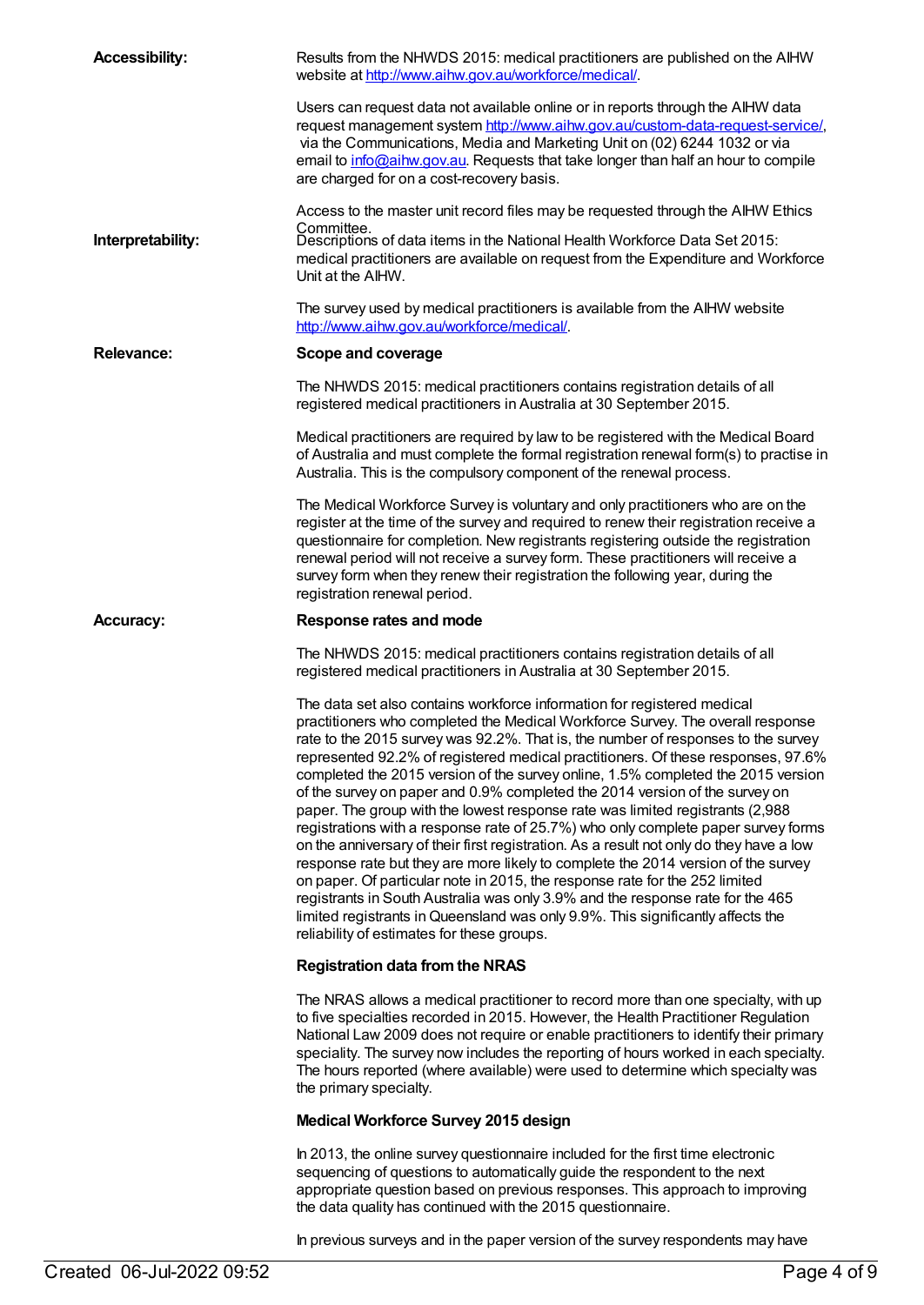made inconsistent responses. Respondents not correctly following the sequencing instructions for the employment questions may be assigned to an incorrect workforce status or not assigned a status, due to incomplete data.

In the electronic version of the 2015 survey, a small number of survey items were filled by an automated process that draws on the registration data of respondents.

#### **Inconsistencies between workforce survey and registration data**

There were a number of inconsistencies between the data sourced from the NRAS and the workforce survey data.

In the survey, a number of medical practitioners self-reported the principal area in their main job as 'specialist' but had no accredited specialty in their registration details or were accredited as general practitioners. A number of these practitioners had overseas specialist qualifications with limited registration status and also answered 'specialist-in-training' questions. Under the Health Practitioner Regulation National Law 2009, specialist registration is available only to medical practitioners who have been assessed by an Australian Medical Council accredited specialist college as being eligible for fellowship. Fellowship is not a pre-requisite for specialist registration.

Another small number were found to have surrendered their specialist registration between the time of the survey and the extraction of the registration data.

The 'location of principal practice' recorded in the registration data was often different from the corresponding details of a practitioner's main job as self-reported in the survey. This may reflect temporary movement. For example, 10.7% more medical practitioners have the Northern Territory as their derived state/territory (largely based on state/territory of main job in week before survey) than have it as their principal practice location on the AHPRA database.

The location was therefore derived based firstly on 'main job' information, then on 'principal practice location' if the main job location was missing, and subsequently on residential address if the principal practice location was also missing. This derived state and territory of main job is used in all published tables except where otherwise stated. As a consequence of this methodology, medical practitioners who were working overseas but maintained a contact address in Australia have been allocated in state and territory tables to the state or territory where that contact address was, though the majority of them remained classified as 'overseas'.

#### **Quality of location information**

Some post code fields contained values other than valid post codes, and overseas postal identifiers. Suburb fields sometimes contained invalid suburb names. Where state and postcode information did not agree, the suburb was used to look up a postcode and this was used to decide which of the two were more likely to be correct.

#### **Estimation procedures**

The AIHW uses registration data together with survey data to derive estimates of the total medical practitioner workforce. Not all medical practitioners who receive a survey respond, because it is not mandatory to do so. In deriving the estimates, two sources of non-response to the survey are accounted for:

- item non-response—occurs as some respondents return partially completed surveys. Some survey records were so incomplete that it was decided to omit them from the reported survey data.
- survey non-response—occurs because not all registered medical practitioners who receive a questionnaire respond.

Imputation methods are used to account for item non-response and survey nonresponse.

#### **Imputation: estimation for itemnon-response**

The imputation process involves an initial examination of all information provided by a respondent. If possible, a reasonable assumption is made about any missing information based on responses to other survey questions. For example, if a respondent provides information on hours worked and the area in which they work,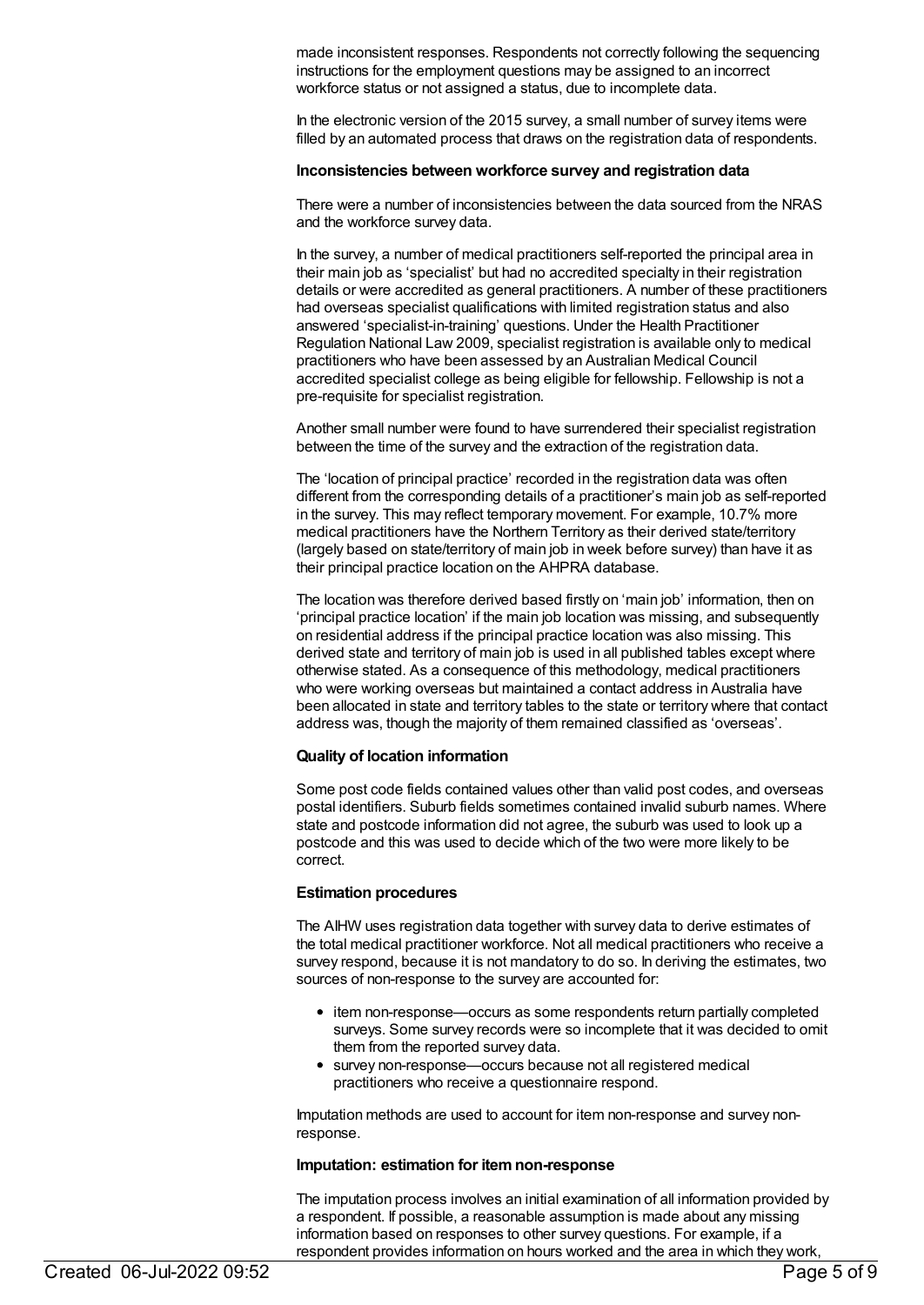but leaves the workforce question blank, it is reasonable to assume that they were employed.

Missing values remaining after this process are considered for their suitability for further imputation. Suitability is based on the level of non-response to that item.

In imputation, the known probabilities of particular responses occurring are used to assign a response to each record. Imputed values are based on the distribution of responses occurring in the responding sample. Therefore, fundamental to imputing missing values for survey respondents who returned partially completed questionnaires is the assumption that respondents who answer various questions are similar to those who do not.

Age values within each state and territory of principal practice are first imputed to account for missing values. Other variables deemed suitable for this process were then imputed. These include hours worked in the week before the survey, principal role of main job, principal area of main job in medicine and work setting of main job.

## **Imputation: estimation for survey non-response**

In 2013, the methodology for survey non-response was changed from a weightingbased methodology to a randomised sequential hot deck-based imputation similar to that used for imputing unreported hours in previous years.

The data were sorted into strata so that imputations were made using survey data from records that have similar registration details. The strata used for imputation were registration type (with limited registrants grouped together and specialist registrants grouped with those who also had general registration), a derived primary specialty categorisation, sex, age group, remoteness area and state, in that order.

Donor records were spaced evenly within strata to ensure records were used within the strata an equal number of times plus or minus 1, and that most strata within the hot deck were restricted to within strata imputations. For example, if there were 5 respondents and 12 non-respondents in a cell, the expected number of uses would be 2.4, resulting in each donor being used either 2 or 3 times. This is almost equivalent to a weighting strategy, except that instead of all the data being weighted only the non-registration data are weighted.

Because the data were imputed and not weighted, some data may be affected in different ways from that previously published. For example, because a practitioner's location of main job is most likely to be the same as their registration address, this has been used for the location estimation of non-respondents. Using this estimate rather than weighting will improve the accuracy of estimates for small geographic areas, as previously weighted data would scale up data for individuals across the state/territory and the registration information for records would not be taken into account.

For variables not used in the imputation (that is, all variables other than the registration type, derived specialty, remoteness area, state and territory of principal practice, age and sex), it is assumed, for estimation purposes, that respondents and non-respondents have the same characteristics. If the assumption is incorrect, and non-respondents are different from respondents, then the estimates will have some bias. The extent of this cannot be measured without obtaining more detailed information about non-respondents.

#### **Coherence: Workforce Survey 2015—coherence with previous data**

Previously published data for 2010 and 2011 include provisional registrants. As a result, growth between the published 2011 and 2012 data is understated by the order of 3.6%.

There were a number of additional questions and additions to questions in the survey between 2012 and 2013 and a few other minor changes in the Medical Workforce Survey data between 2012, 2013, 2014 and 2015; most data from 2011 are considered comparable, though later data do provide additional detail in some cases.

Queensland and Western Australia did not provide data for 2010. Only minimal comparisons between the 2010 and other data can be made, and 2010 is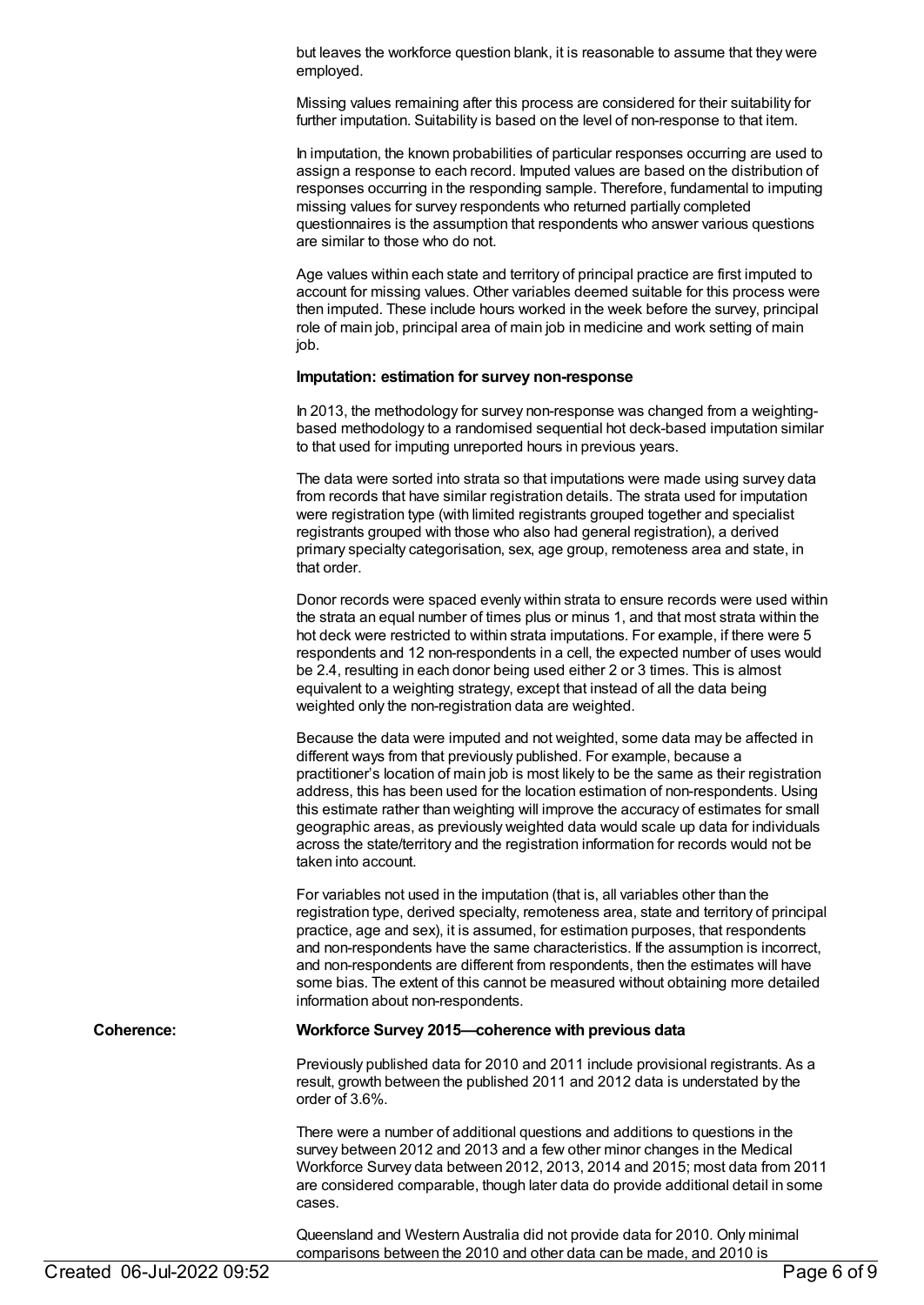generally excluded from analysis.

Medical labour force data published by the AIHW before the establishment of the NRAS in 2010 was the result of collated jurisdiction-level occupation-specific surveys (referred to as the AIHW Medical Labour Force Survey). The Medical Workforce Survey from 2010 to 2015 collect similar data items to the AIHW Medical Labour Force Survey; however, the survey methodology has changed, as has the method of obtaining benchmark data on which the numbers of total registrations are based. With the establishment of the AHPRA, there is one source of benchmark data instead of eight, and there is less chance of inconsistency between states and territories and years in the scope of benchmark data.

The scope and coverage of the Medical Workforce Survey from 2010 to 2015 are also different to that of the previous surveys because in some states and territories not all types of registered medical practitioners were sent a survey form in the period until 2009.

Date of birth, country of initial qualification, specialty of practice and sex are some data items previously collected by the AIHW Medical Labour Force Survey, but now collected by the NRAS. However, data for some of these items are either incomplete or inaccurate (see 'Accuracy').

Supplementary questions were added in 2012 to collect country of first qualification and country of first specialist qualification in the survey. In 2013, the list of countries was expanded and year of graduation from medical school was added to the survey.

## **Speciality of practice**

Before 2010, main specialty of practice information was self-reported by registered medical practitioners from a set of 50 statistical categories in the AIHW Medical Labour Force Survey.

Speciality of practice, from 2010 to 2015, was extracted at the time of registration renewal by the AHPRA from the NRAS data of legally recognised specialties. There are 85 valid legally-defined specialties and subspecialties in the NHWDS: medical practitioners (for example: 'cardiologist (physician)' and 'general practice').

However, the NRAS does not identify main specialty and the primary specialty is derived by the AIHW. Primary specialties in 2010 and 2011 were derived using their recorded specialties and information from the AIHW Medical Labour Force Survey 2009. A new question was included in the 2012 survey to allow a primary specialty to be derived at the detailed level.

Thus, comparison of specialty data for 2012 and later years with results from earlier surveys should be treated with caution.

#### **General practitioners**

A change in the response options for the question about 'principal area of main job in medicine', from 'GP/primary care practitioner' until 2009 to 'general practitioner' in 2011 and 2012 has impacts on the comparability of these responses over time, and time-series data should be used with caution. This may have led to the observed increase in responses in the 'other clinician' category.

Further refinement to the question has led to extra explanatory text being included in the survey, with the survey response for 2013 and 2015 reading 'General Practitioner (GP) (excluding AGPT program trainees)'. Similarly the Specialist-intraining category now reads 'Specialist-in-training (including AGPT program trainees)'. The AIHW estimates that of the order of a thousand medical practitioners have probably answered 'Specialist-in-training (including AGPT program trainees)' rather than 'General Practitioner (GP) (excluding AGPT program trainees)' when they may have answered differently without the explanatory text.

The 'hospital non-specialist' category changed to 'hospital non-specialist (including pre-vocational doctors)' in 2013, but the AIHW did not find any evidence in the data for a significant effect.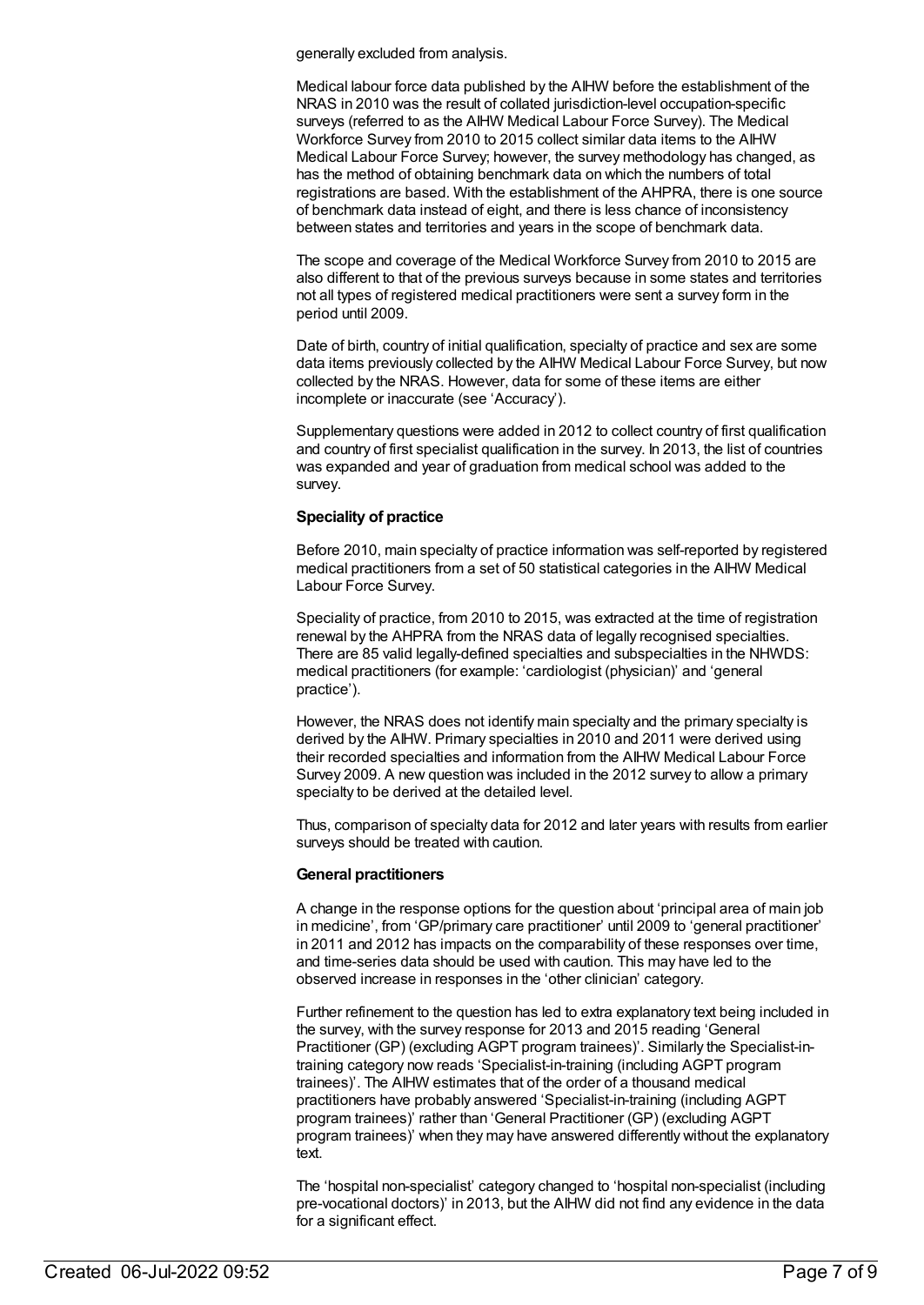## **Work settings**

Work setting response categories in the current survey are similar to those until 2009. The current categories are more detailed and directed towards service provision; for example, there are three categories of private practice ('solo', 'group' and 'locum') compared with only one available until 2009. While in 2010 and 2011 the survey form provided a distinction between 'outpatient' and 'other hospital' settings, the 2012 question included only 'hospital' as a response category. From 2013 surveys provided a distinction between 'outpatient' and 'other hospital' settings.

In 2012 and later years, further information on hospital work settings was collected as part of the sector question where a more detailed split was included. Response options for the 'hours worked by sector' question were restricted to clinical hours only, whereas the equivalent question in 2011 was a split by total hours. From 2012, the question was also expanded to include categories for clinical hours worked in 'private rooms', 'private hospital', 'private other', 'public hospital (inpatients)', 'public hospital (outpatients)' and 'public other'.

In 2013, a number of additions to the survey that have carried forward include questions on:

- Overseas field of medicine for registrants employed in medicine overseas.
- Occupation for registrants employed in a non-medical occupation.
- In 2013 General practitioners (GP) (excluding AGPT program trainees) were asked if they were working in general practice with a specialist registration, in 2014 the variable was corrupted and unusable but in 2015 the information was matched at the time of the survey from the registration data. If GPs were working without a specialist registration they were asked if they were a RACGP/ACRRM/RVTS trainee.
- Hospital non-specialists were asked what their position in the hospital was.
- Hospital non-specialists were also asked if it was their intent to study to become a specialist and what specialty they were intending to study.

Other changes include:

- Changing the data collected for respondents who were also working in another rural or remote location. The reported time variable was changed from hours per week in 2012 to a selection of days per week, fortnight, month, quarter or year. AIHW converted all of these responses to a common 'days per month' variable.
- Questions on specialty of training have been expanded from those included in the 2012 survey to allow two possible fields of study in the survey. There is no ordered structure to the answers, i.e. neither field 1 nor field 2 could be called a primary specialty of training. Additional paired questions on commencement year, year of study, and intended year of completion were also added in 2013.
- The 2012 online version of the survey potentially allowed up to 7 specialties of training but this was not apparently intended.
- Specialists were asked to identify how many hours they worked in each of their specialties and the primary specialty was chosen on the basis of the maximum number of hours worked.
- Supplementary explanation was added to the categories used in 2012 for principal area of main job in medicine. A separate text box after 'other' allowed respondents to describe their main job if they did not self-identify with one of the presented categories. From 2013, the AIHW used that information to recode data for some people where it was apparent that the text could be recoded to one of the existing categories. For example, 'pathology' was recoded to 'clinical'. In 2015, 1,020 respondents filled in 'Other' and approximately 550 of these were recoded or were invalid for other reasons. A minor discrepancy in the coding in 2013 and 2014 resulting in approximately 400 more of these records being recoded than in 2015.

Due to the differences in data collection methods, including survey design and questionnaire, it is recommended that comparisons between workforce data in the NHWDS: medical practitioners from 2010 onwards and AIHW Labour Force Survey data until 2009 be made with caution.